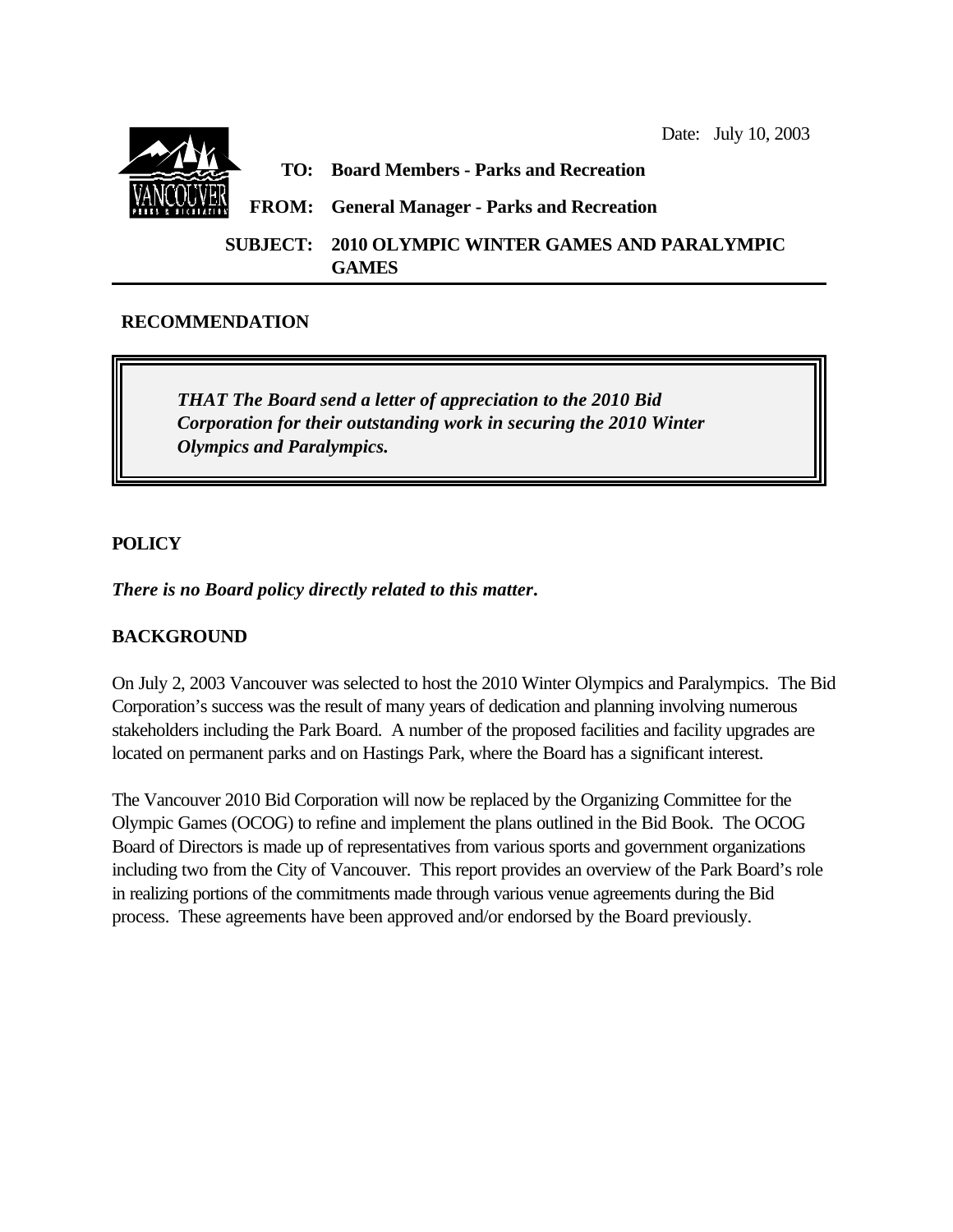### **DISCUSSION**

Two major sites are earmarked for Olympic venues: Figure Skating and Short Track Speed Skating at Hastings Park and Curling at Hillcrest/Nat Bailey Stadium Park. The Olympic agreements provide for a significant legacy of infrastructure renewal, including two community centres, up to three rinks and significant improvements to the Coliseum, Agrodome, and Rollerland.

A brief overview of the venues follows.

#### **Hastings Park**

The Coliseum will be the venue for figure skating and for short track speed skating. The nearby Agrodome will function as a practice facility for these sports. The Rollerland building, immediately south of the Coliseum, will be used to house functions relating to the staging of activities in the Coliseum.

The required renovations to these buildings are primarily infra structural in nature. In other words it is not intended to create significant additional recreation spaces. The large infusion of funds will however ensure that these facilities will have updated heating, ventilation, plumbing, and lighting, allowing them to continue to offer, with increased efficiency and well into the future, accommodation for events and recreation. The ice surfaces of the Coliseum and Agrodome will be increased in size to international standards, and can revert to the North-American format after the Games.

Should the City invest \$ 5million in the Hillcrest Curling Facility, OCOG will provide and equal amount towards the replacement of the Hastings Community Centre. OCOG also has a requirement for a temporary practice rink for short track skating at Hastings Park. Under the agreements the City/Park Board can at their choice provide a third rink at or adjacent to Hastings Park. In that case OCOG's funding for the temporary rink (\$2.5 million) can be part towards the City/Park Board cost of building a third permanent rink. A feasibility study needs to be undertaken to determine whether a combined community centre/ice rink can be retrofitted in the existing Forum Building. The long term retention of the four buildings (Coliseum, Agrodome, Rollerland, Forum) is consistent with the approved Hastings Park Restoration Plan. Total investment in Hastings Park facilities could be as high as \$38 million.

#### **Hillcrest/Nat Bailey Stadium Park**

The curling venue is to be constructed in the Hillcrest/Nat Bailey Stadium Park locale. The Games require five curling sheets, seating for 5000 to 6000 spectators, and the required support space and infrastructure for athletes, VIPs, media, and public.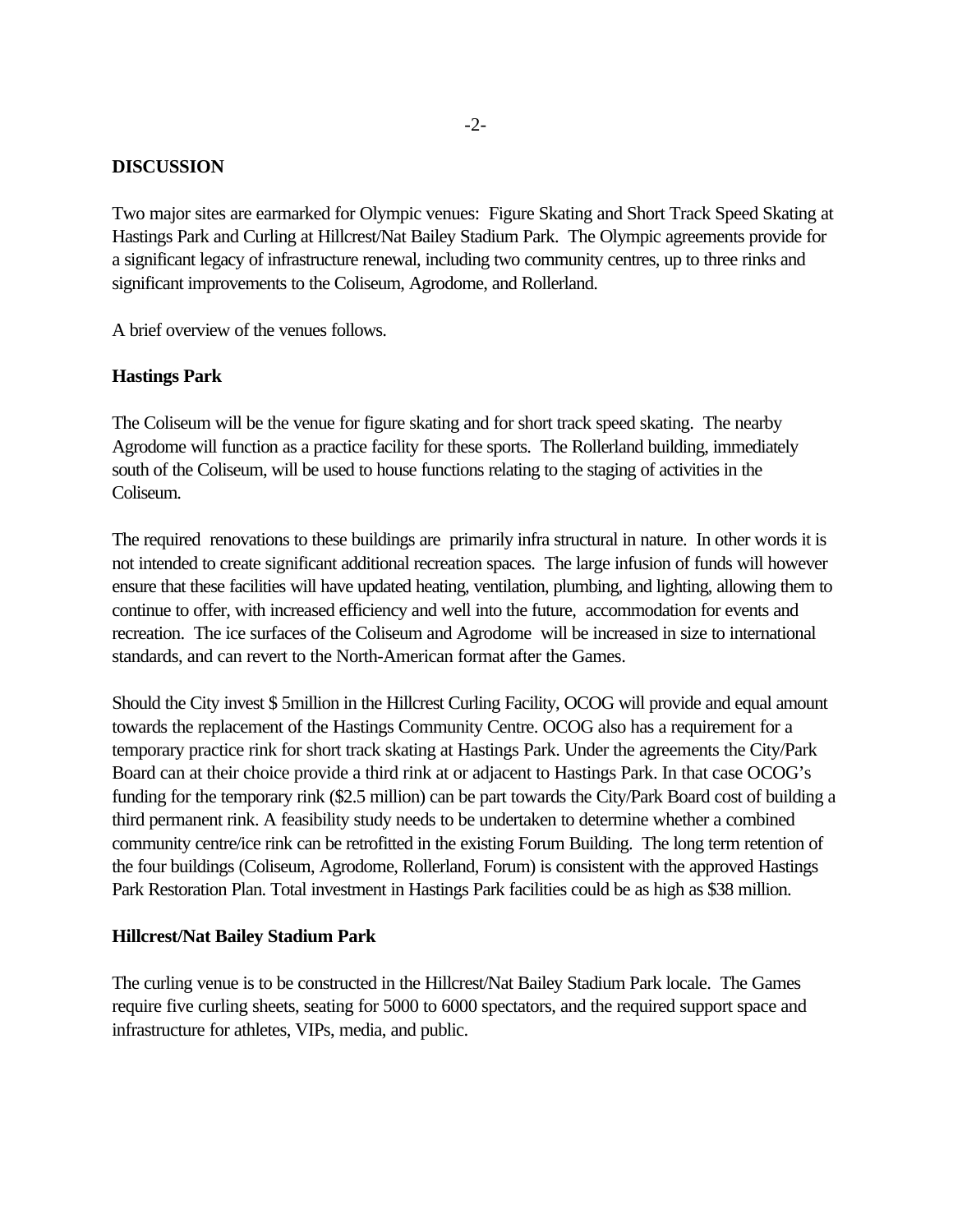An attractive building design has been developed, which, as the Olympic curling venue provides 5 curling sheets and spectator seating for up to 6000 people. After the Olympics the curling venue will be converted to provide following legacy functions:

- 8 to 10 sheets of curling ice, intended to replace the Vancouver Curling Club and possibly the Marpole Curling Club's needs. The Vancouver and Marpole Curling Clubs lease their facilities from the Park Board and City respectively.
- A new rink to replace the 36 year old rink currently located at Riley Park Community Centre.
- A new community centre to replace the Riley Park Community Centre.

The legacy facility , illustrated in Diagram 1, is about 10776 m² (116,000 square feet) in size. The siting of the facility was defined to be between the existing Nat Bailey Stadium and the Vancouver Racquets Club. The agreement provides for the Board updating its Master Plan for the Hillcrest/Nat Bailey/Riley Park area with a final building site location to be confirmed to OCOG no later then July 31, 2005. Total investment at this location is \$28 million.

A community based planning study will need to be undertaken between now and then. Such a Master Plan update would also have to address the siting of the new Percy Norman Pool, identify the scale and nature of investments required to retain Nat Bailey Stadium, the associated traffic and parking impacts associated with the various project components, urban design and neighbourhood park protection. Staff intend to report back on the terms of reference for the Master Plan update in the coming months.

### **Practise Rink Facility**

The Venue agreements provide for OCOG to contribute \$2.5 million towards the upgrading of either the Killarney or Trout Lake rink as a practice venue. The size of the ice would have to be international size for the Olympics and then revert to NHL size ice. A minimal seating requirement of 250 seats is called for. The Board has until January 31, 2006 to advise OCOG of its choice. Total expected investment is \$5 million.

Staff believe that a decision needs to be taken in respect to the preferred location. The Killarney Pool project currently underway provides some opportunities that should be evaluated. The joint construction of a pool and rink complex could generate significant cost savings in design and construction, and furthermore energy related savings during the operation of the buildings. These potential factors need to be quantified and weighed against considerations of community investment equity, relative building condition and immediate funding availability. Staff, with some consulting assistance, will undertake work over the summer months in order to bring a report back early in the fall so that the Board can consider whether Trout Lake or Killarney is the preferred site.